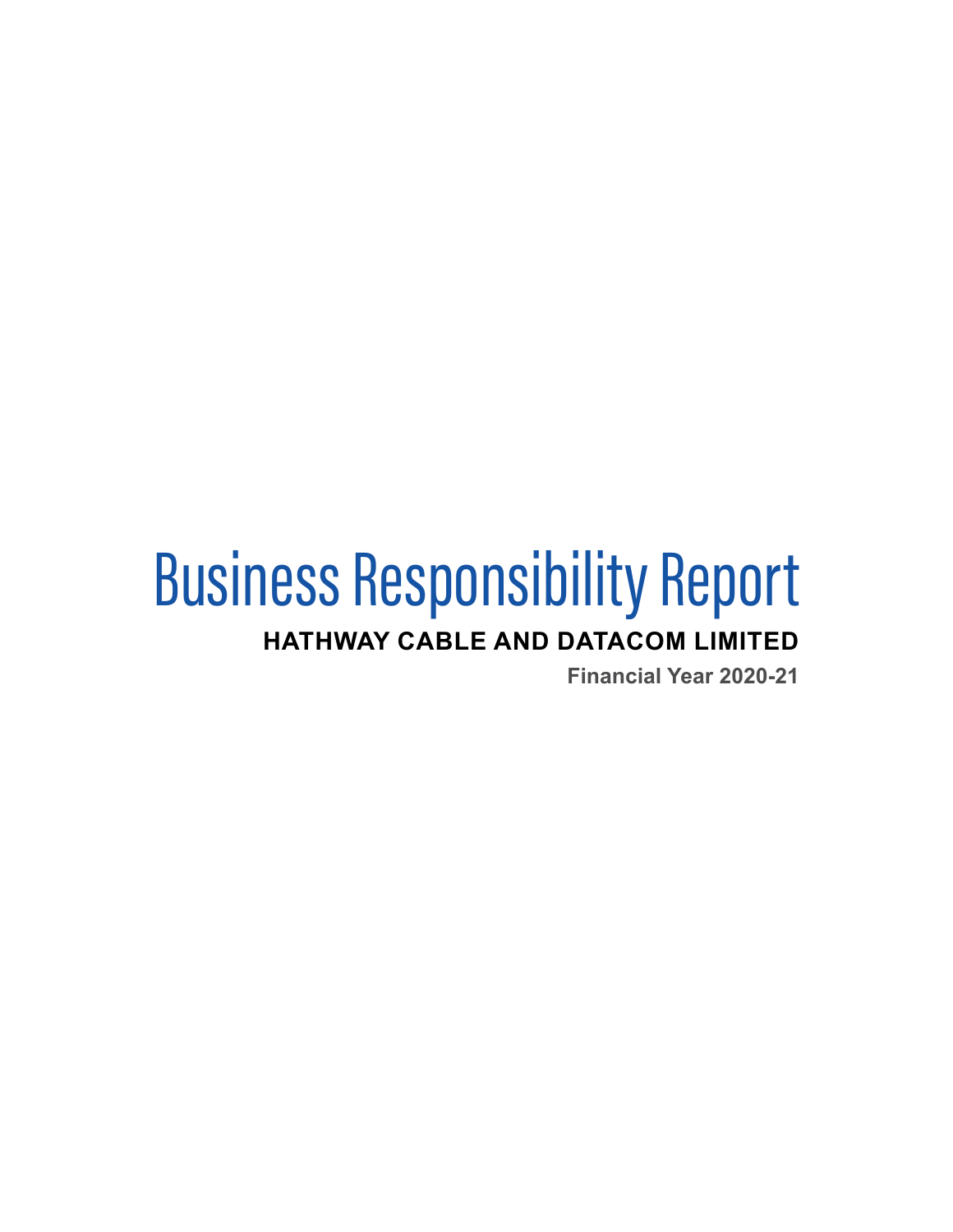# **Table of Contents**

| <b>INTRODUCTION</b>                                                                                                                                                                 | $\overline{2}$ |
|-------------------------------------------------------------------------------------------------------------------------------------------------------------------------------------|----------------|
| SECTION A: GENERAL INFORMATION ABOUT THE COMPANY                                                                                                                                    | 3              |
| SECTION B: FINANCIAL DETAILS OF THE COMPANY                                                                                                                                         | 3              |
| <b>SECTION C: OTHER DETAILS</b>                                                                                                                                                     | 4              |
| SECTION D: BUSINESS RESPONSIBILITY (BR) INFORMATION                                                                                                                                 | 4              |
| SECTION E: PRINCIPLE-WISE PERFORMANCE                                                                                                                                               | 6              |
| Principle 1: Businesses should conduct and govern themselves with Ethics, Transparency and Accountability                                                                           | 6              |
| Principle 2: Businesses should provide goods and services that are safe and contribute to sustainability throughout<br>their life cycle                                             | 6              |
| Principle 3: Businesses should promote the well-being of all employees                                                                                                              | $\overline{7}$ |
| Principle 4: Businesses should respect the interests of, and be responsive to the needs of all stakeholders,<br>especially those who are disadvantaged, vulnerable and marginalized | 8              |
| Principle 5: Businesses should respect and promote human rights                                                                                                                     | 9              |
| Principle 6: Businesses should respect, protect and make efforts to restore the environment                                                                                         | 9              |
| Principle 7: Businesses, when engaged in influencing public and regulatory policy, should do so in a<br>responsible manner                                                          | 10             |
| Principle 8: Businesses should support inclusive growth and equitable development                                                                                                   | 10             |
| Principle 9: Businesses should engage with and provide value to their customers and consumers in a<br>responsible manner                                                            | 11             |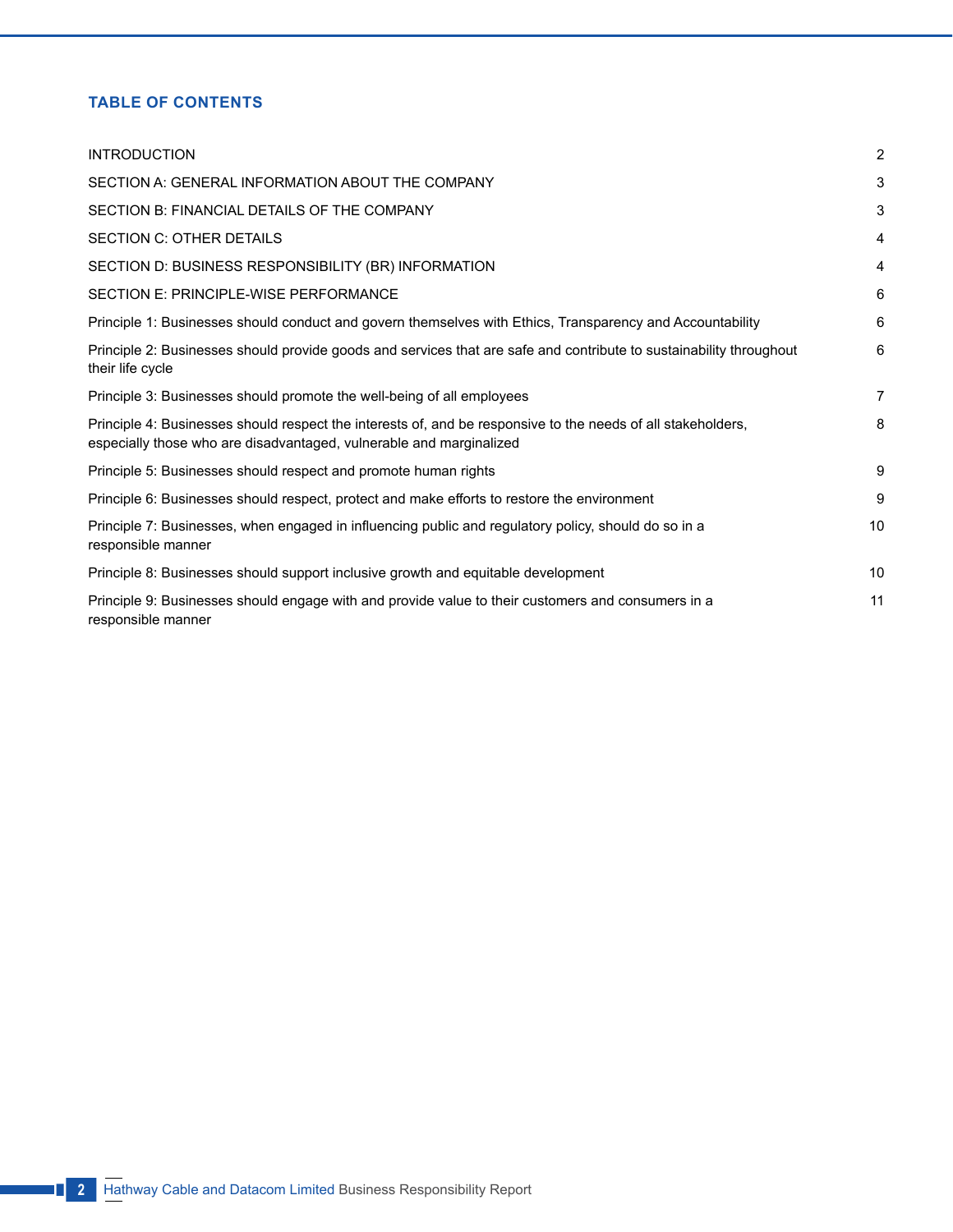# **INTRODUCTION**

Hathway Cable and Datacom Limited (HCDL) is one of India's largest Multi System Operator providing internet services with presence in 16 cities. With approximately 5.8 Mn two-way broadband home passes.

Our bouquet of products is designed to deliver value to customers and other stakeholders across the Broadband business, which continued to post exciting growth and expansion to notch many more milestones of success during Financial Year 2020-21.

It is our aim to provide the best service and experience to our customers through broadband offerings. In doing so, we also aim to be an organization that is conscious of our environmental and social impact. The Company is well positioned to benefit from the robust growth of the Media and Entertainment Industry through its unique presence in broadband sector.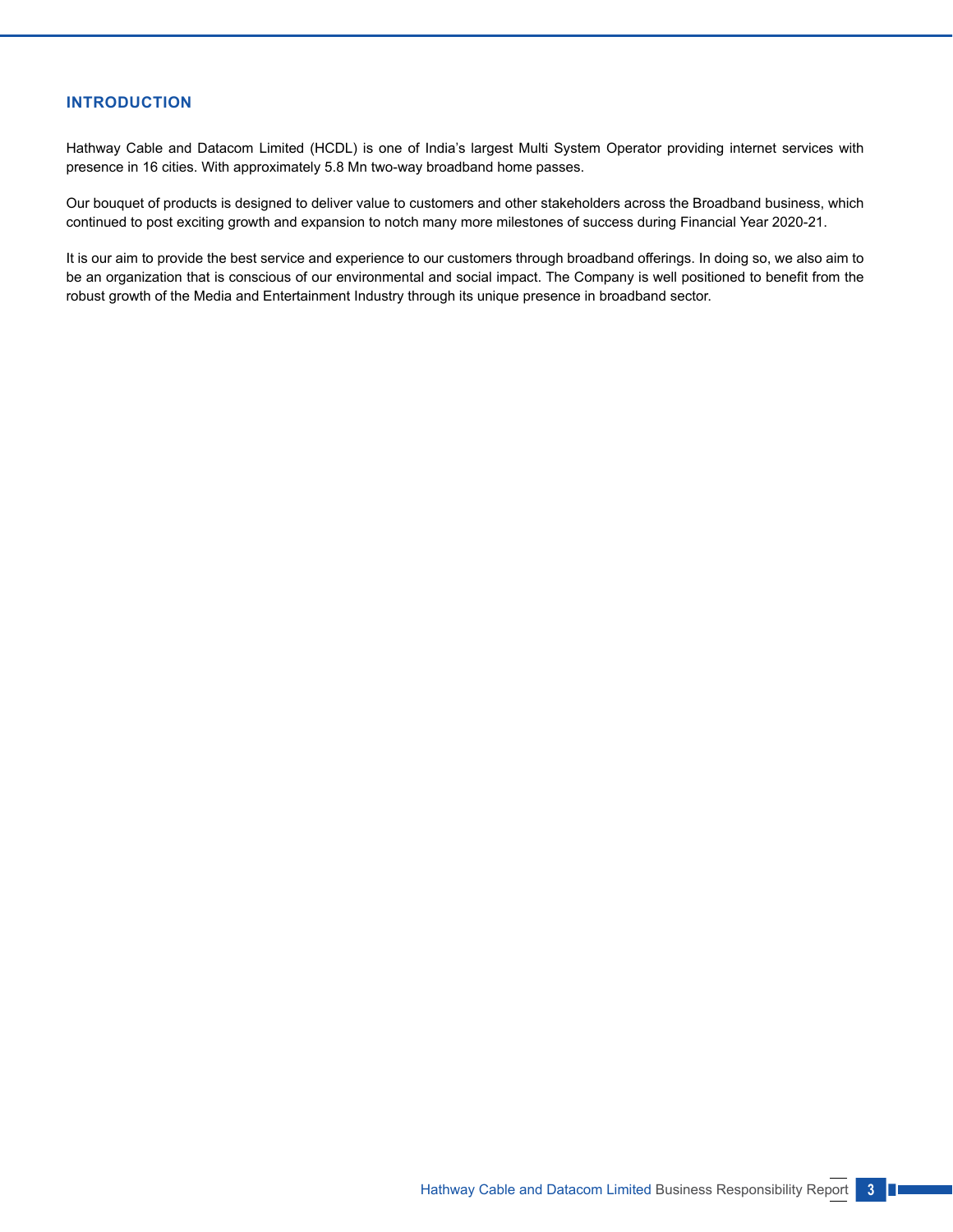# **SECTION A: GENERAL INFORMATION ABOUT THE COMPANY**

- **1. Corporate Identity Number (CIN) of the Company:** L64204MH1959PLC011421
- **2. Name of the Company:** Hathway Cable and Datacom Limited
- **3. Registered address:** Rahejas, 4th Floor, Corner of Main Avenue and V.P. Road, Santacruz (West), Mumbai - 400054
- **4. Website:** [www.hathway.com](http://www.hathway.com)
- **5. E-mail id:** [info@hathway.net](mailto:info@hathway.net) investorgrievance@hathway.net
- **6. Financial Year reported:** 2020-2021
- **7. Sector(s) that the Company is engaged in (industrial activity code-wise):** Division 61 of NIC Code 2008 Broadband Service-61104
- **8. List three key products/services that the Company manufactures/provides (as in balance sheet):** The Company provides Cable Broadband Services on Pan India basis.
- **9. Total number of locations where business activity is undertaken by the Company:** Operations of the Company are carried out over 16 cities located all across the Country including Mumbai, Delhi, Kolkata, Bangalore, Chennai etc.
- **10. Markets served by the Company Local/State/National/International:** The Company has a strong presence all across India. It is not present in any International market.

# **SECTION B: FINANCIAL DETAILS OF THE COMPANY**

|   | Paid-up Capital (INR)                                                                                  | 354.02 crore                                                                     |
|---|--------------------------------------------------------------------------------------------------------|----------------------------------------------------------------------------------|
|   | Total Turnover (INR)                                                                                   | 615.56 crore                                                                     |
|   | Total profit after taxes (INR)                                                                         | 111.15 crore                                                                     |
| 4 | Total Spending on Corporate Social Responsibility (CSR)<br>as percentage of profit after tax (%) (INR) | $1.16$ crore                                                                     |
| 5 | List of activities in which expenditure in 4 above<br>has been incurred                                | The major focus areas in which the CSR expenditure has<br>been incurred include: |
|   |                                                                                                        | <b>Rural Development</b>                                                         |
|   |                                                                                                        | <b>Education</b>                                                                 |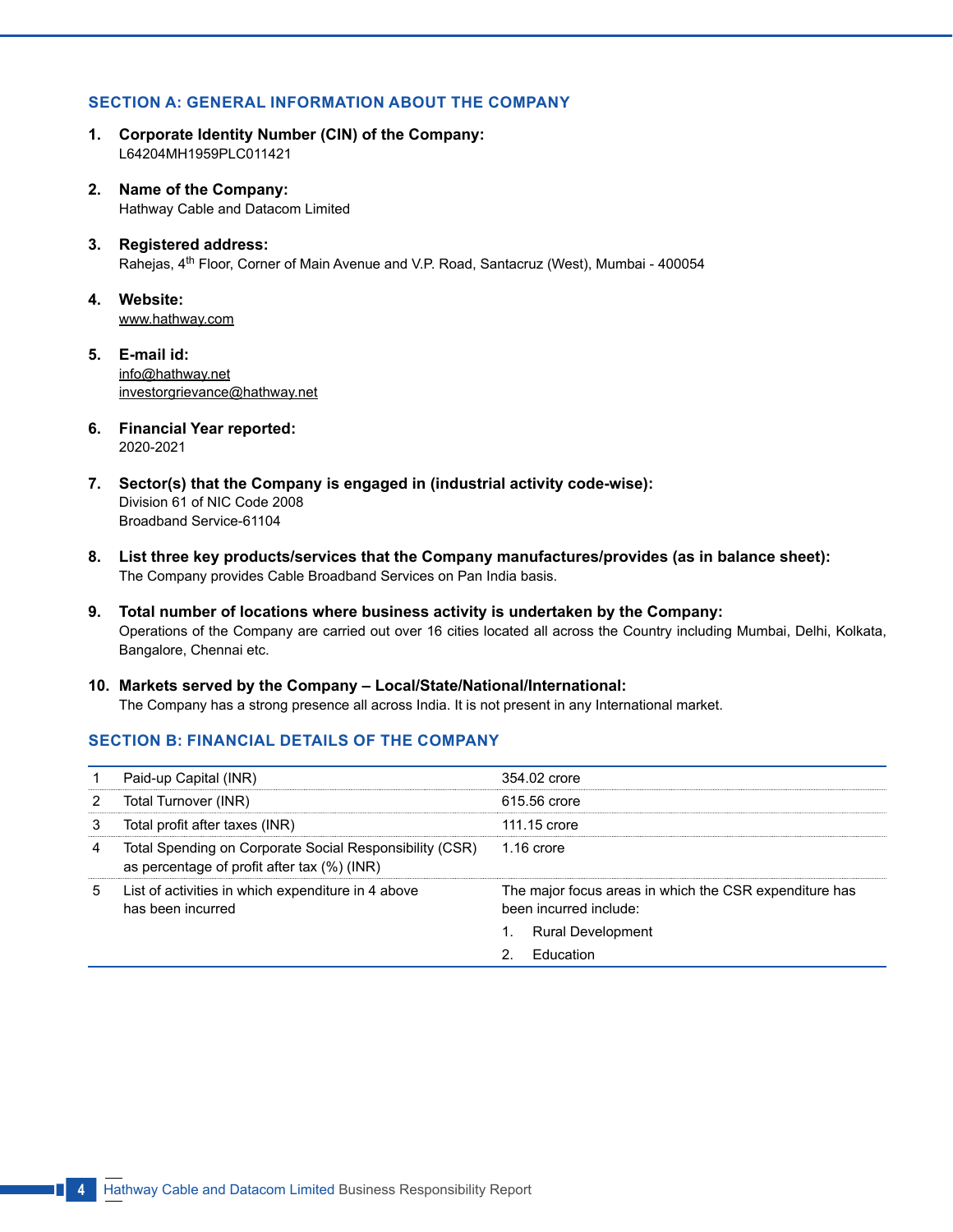# **SECTION C: OTHER DETAILS**

- **1. Does the Company have any Subsidiary Company/Companies?** As on March 31, 2021, the Company has 44 subsidiary companies, as defined under section 2(87) of the Companies Act, 2013.
- **2. Do the Subsidiary Company/Companies participate in the Business Responsibility (BR) Initiatives of the parent company? If yes, then indicate the number of such subsidiary company(s):**

 The Company encourages participation of its subsidiary companies in its group wide Business Responsibility (BR) initiatives. As a responsible corporate citizen, the Company promotes sustainable and inclusive development.

**3. Do any other entity/entities (e.g. suppliers, distributors etc.) that the Company does business with, participate in the BR initiatives of the Company? If yes, then indicate the percentage of such entity/ entities? [Less than 30%, 30-60%, More than 60%]:**

 The Company complies with the provisions of BR independently which does not include BR initiatives of any third-party entity/ entities like supplier, distributors, agencies, etc. As the Company matures in this sphere, it will also encourage its supply chain partners to partake in such activities. The Company has formulated a Code of Conduct for Business Associates which lays the guidelines for external partners of the Company to conduct business in a responsible manner while also being cognizant of its environmental impacts.

# **SECTION D: BUSINESS RESPONSIBILITY (BR) INFORMATION**

# **1. Details of Director/Directors responsible for BR:**

**a) Details of the Director/Directors responsible for implementation of the BR policy/policies:**

 BR Committee of the Company, which is responsible for implementing, executing, overseeing and reviewing its BR performance comprises of following members:

| <b>Name</b>         | <b>DIN Number</b> | Designation            |               |  |  |  |
|---------------------|-------------------|------------------------|---------------|--|--|--|
| Mr. Rajan Gupta     | 7603128           | Managing Director      | `hairman      |  |  |  |
| Mr. Viren<br>Raheia |                   | Non-Executive Director | <b>Jember</b> |  |  |  |

#### **b) Details of the BR Head:**

As mentioned in the table above, the BR Committee is chaired by Mr. Rajan Gupta and his details are given below:

| <b>Sr. No. Particulars</b> | <b>Details</b>                                 |
|----------------------------|------------------------------------------------|
| DIN Number (if applicable) | 07603128                                       |
| Name                       | Mr. Rajan Gupta                                |
| Designation                | <b>Managing Director</b>                       |
| Telephone number           | (022) 40542500                                 |
| F-mail id                  | o@hathwav.net<br>investorgrievance@hathway.net |

#### **2. Principle-wise (as per NVGs) BR Policy/policies (Reply in Y/N):**

- P1 Businesses should conduct and govern themselves with Ethics, Transparency and Accountability;
- P2 Businesses should provide goods and services that are safe and contribute to sustainability throughout their life cycle;
- P3 Businesses should promote the wellbeing of all employees;
- P4 Businesses should respect the interests of, and be responsive to the needs of all stakeholders, especially those who are disadvantaged, vulnerable and marginalized;
- P5 Businesses should respect and promote human rights;
- P6 Businesses should respect, protect and make efforts to restore the environment;
- P7 Businesses, when engaged in influencing public and regulatory policy, should do so in a responsible manner;
- P8 Businesses should support inclusive growth and equitable development;
- P9 Businesses should engage with and provide value to their customers and consumers in a responsible manner;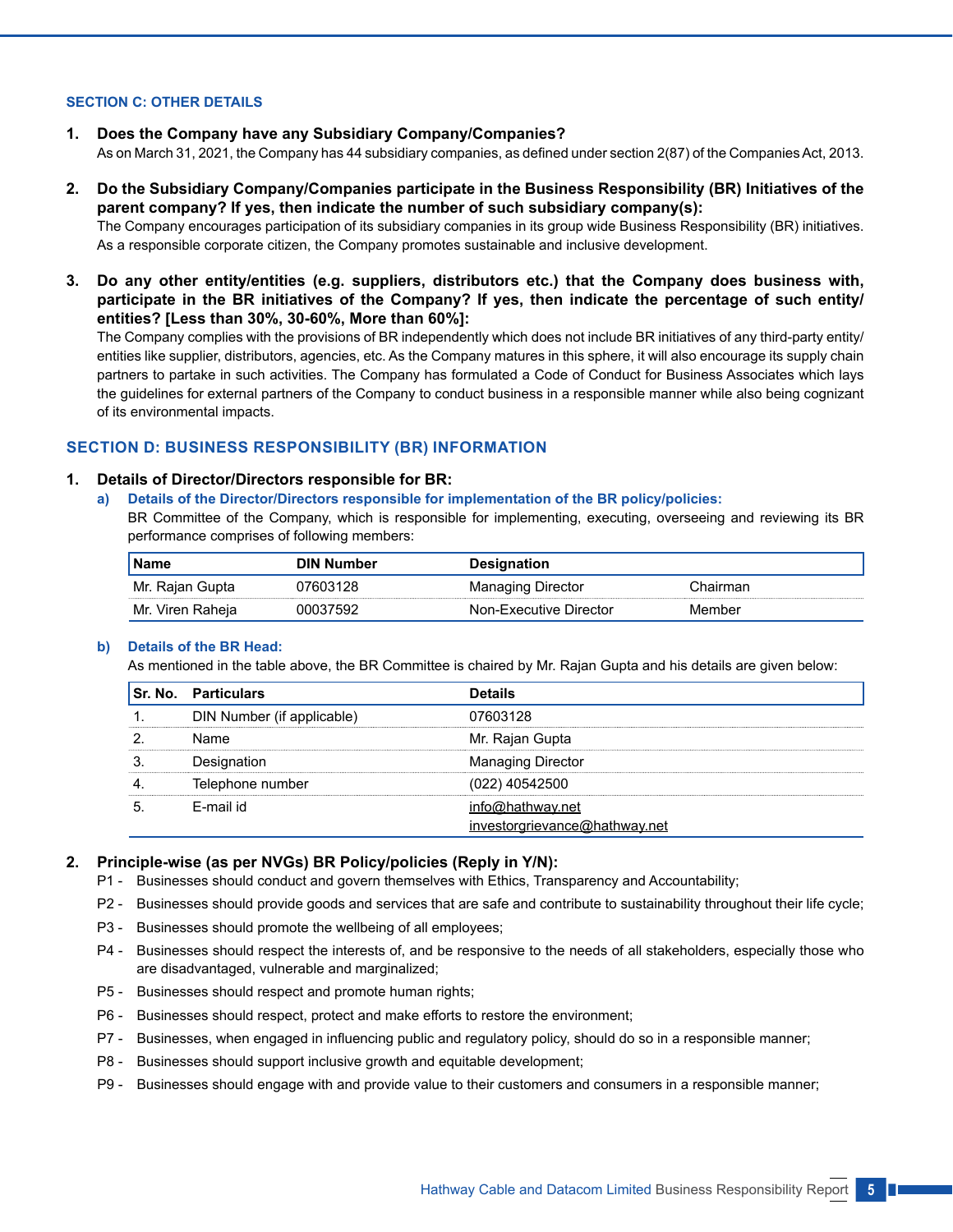#### **a) Details of Compliance (Reply Yes/No):**

| <b>Particulars</b>                                                                                                                                                    | P <sub>1</sub> | P <sub>2</sub>   | P <sub>3</sub>   | P4  | <b>P5</b> | P <sub>6</sub> | P7 | P <sub>8</sub> | P <sub>9</sub>   |
|-----------------------------------------------------------------------------------------------------------------------------------------------------------------------|----------------|------------------|------------------|-----|-----------|----------------|----|----------------|------------------|
| Do you have policy/policies for the principles?                                                                                                                       | Y              | Υ                | Y                | Υ   | Υ         | Υ              | Υ  | Υ              | Y                |
| Has the policy being formulated in consultation with<br>the relevant stakeholders?                                                                                    | Y              | Y                | Υ                | Υ   | Y         | Υ              | Y  | Υ              | Y                |
| Does the policy conform to any national /international<br>standards? If yes, specify? (50 words)                                                                      | Y*             | Y*               | Y*               | Y*  | Y*        | Y*             | Y* | Y*             | Y*               |
| Has the policy been approved by the Board?<br>Is yes, has it been signed by MD / owner / CEO /<br>appropriate Board Director?                                         | Y              | Y                | Y                | Y   | Y         | Y              | Y  | Y              | Y                |
| Does the company have a specified committee<br>the Board/ Director/Official to oversee the<br>Ωf<br>implementation of the policy?                                     | Y              |                  | Y                | Y   | Y         | Y              | Y  | Y              | Y                |
| Indicate the link for the policy to be viewed online?                                                                                                                 | Y+             | Y+               | Y+               | Y+  | Y+        | Y+             | Y+ | Y+             | Y+               |
| Has the policy been formally communicated to all<br>relevant internal and external stakeholders?                                                                      | Y              | Υ                | Y                | Υ   | Y         | Υ              | Υ  | Y              | Υ                |
| Does the company have in-house structure to<br>implement the policy / policies?                                                                                       | Y              | Y                | Y                | Y   | Y         | Y              | Y  | Y              | Y                |
| Does the Company have a grievance redressal<br>mechanism related to the policy / policies to<br>address stakeholders' grievances related to the<br>policy / policies? | Y              | Y                | Y                | Y   | Y         | Y              | Y  | Y              | Υ                |
| Has the company carried out independent audit /<br>evaluation of the working of this policy by an internal<br>or external agency?                                     | Y**            | $Y^{\star\star}$ | $Y^{\star\star}$ | Y** | Y**       |                |    | Y**            | $Y^{\star\star}$ |

 (\*) – The policies have been developed on the lines of the 'National Voluntary Guidelines on Social, Environmental and Economic responsibilities of businesses' established by the Ministry of Corporate Affairs, Government of India in 2011.

(+) – All the policies are available internally. For more details, please contact [info@hathway.net/](mailto:info@hathway.net)investorgrievance@hathway.net

(\*\*) - The policies are currently evaluated internally and would be subjected to external audits as applicable.

#### **b) If answer to Sr. No. 1 against any principle, is 'No', please explain why: (Tick up to 2 options):**

| Sr.<br>No. | <b>Particulars</b>                                                                                                                      | P <sub>1</sub> | P <sub>2</sub> | P <sub>3</sub> | P4 | P5 | P6 | P7 | P8 | P9 |
|------------|-----------------------------------------------------------------------------------------------------------------------------------------|----------------|----------------|----------------|----|----|----|----|----|----|
|            | The company has not understood the Principles                                                                                           |                |                |                |    |    |    |    |    |    |
| 2          | The company is not at a stage where it finds<br>itself in a position to formulate and implement<br>the policies on specified principles |                |                |                |    |    |    |    |    |    |
| 3          | The company does not have financial or<br>manpower resources available for the task                                                     |                |                | NOT APPLICABLE |    |    |    |    |    |    |
|            | It is planned to be done within next 6 months                                                                                           |                |                |                |    |    |    |    |    |    |
| 5          | It is planned to be done within the next 1 year                                                                                         |                |                |                |    |    |    |    |    |    |
| 6          | Any other reason (please specify)                                                                                                       |                |                |                |    |    |    |    |    |    |

# **3. Governance related to BR:**

**a) Indicate the frequency with which the Board of Directors, Committee of the Board or CEO meet to assess the BR performance of the Company. Within 3 months, 3-6 months, Annually, More than 1 year.** The Business Responsibility Committee meets annually to assess the BR performance of the Company.

**b) Does the Company publish a BR or a Sustainability Report? What is the hyperlink for viewing this report? How frequently it is published?**

The Company publishes a BR Report which is displayed annually on the website of the Company i.e. [www.hathway.com](http://www.hathway.com) and the link of the same is provided in the Annual Report.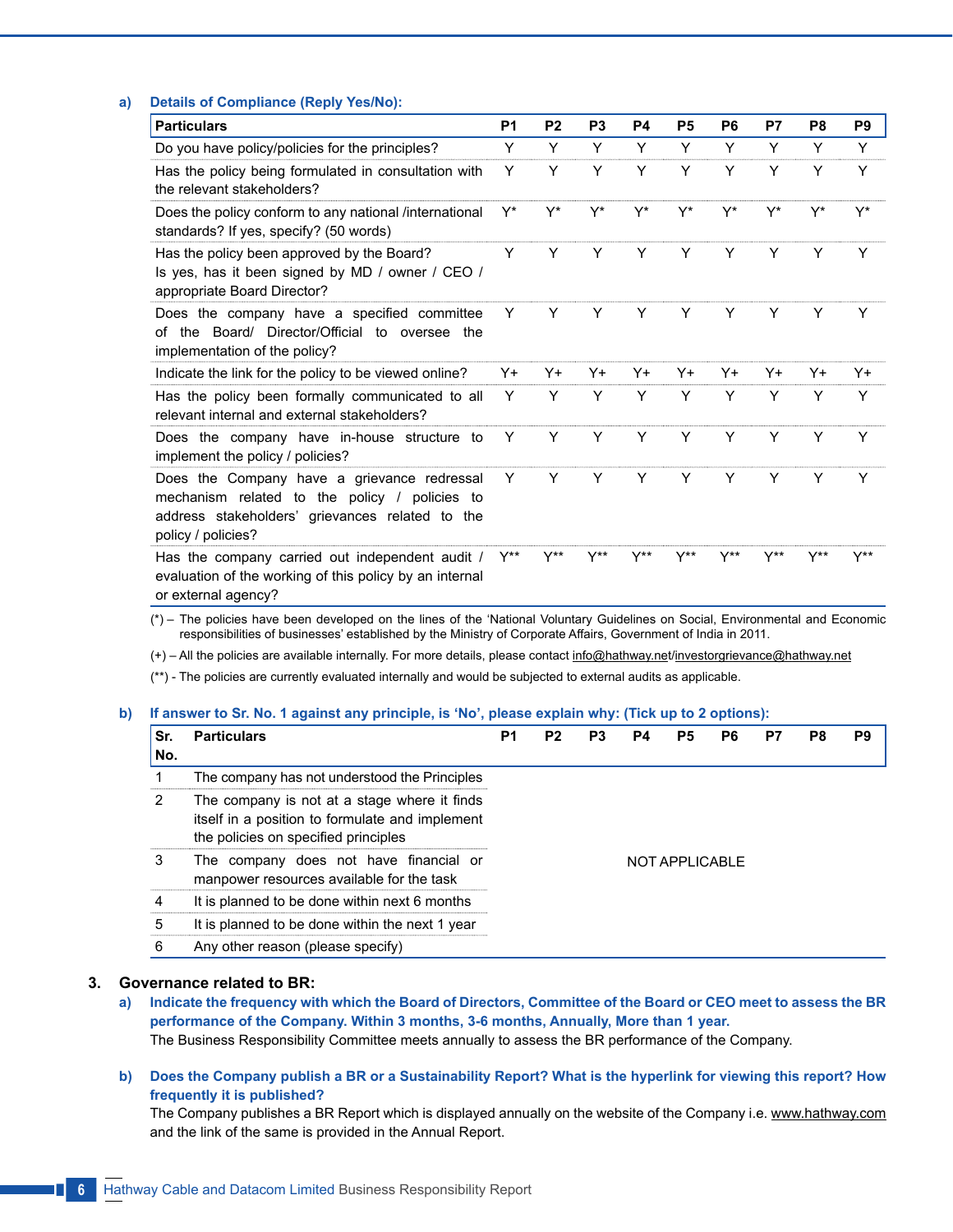# **SECTION E: PRINCIPLE-WISE PERFORMANCE**

#### **Principle 1: Businesses should conduct and govern themselves with Ethics, Transparency and Accountability**

The Company has always believed in doing business ethically and in a transparent manner, which is anchored on the values of trusteeship, transparency, ethical corporate citizenship, empowerment, control and accountability. The Company follows a Code of Conduct with an underlying belief of conducting business in an ethical manner. Our philosophy is to conduct business with high ethical standards and professionalism in our dealings with all the stakeholders that include employees, customers, suppliers and the government. The Directors and senior management personnel are required to reaffirm their compliance to the code, acknowledge and execute an understanding of the Code of Conduct on an annual basis.

The Compliance Officer of the Company is available to answer questions/queries and provide assistance to the Directors and senior management personnel in complying with the Code of Conduct of the Company.

**1. Does the policy relating to ethics, bribery and corruption cover only the company? Yes/No. Does it extend to the Group/Joint Ventures/Suppliers/ Contractors/NGOs/Others?** The Code of Conduct of the Company provides guidelines on ethics, bribery and corruption. It is binding on all employees, Directors and senior management personnel. The code covers various aspects of responsible behavior.

 Our Code of Conduct for Business Associates, which include suppliers, vendors and joint ventures, provides similar guidance for our external business partners.

**2. How many stakeholder complaints have been received in the past financial year and what percentage was satisfactorily resolved by the management? If so, provide details thereof, in about 50 words or so.** The Company has a thorough internal and external redressal mechanism as it has a significant bearing on the stakeholders and the organization.

 The Stakeholder's Relationship Committee comprising of Ms. Ameeta Parpia, Mr. Viren Raheja and Mr. Rajan Gupta diligently considers and resolves the grievances of security holders of the Company related to transfer of shares etc. The Company has provided exclusive email id to its Shareholders to write their grievances to [investorgrievance@hathway.](mailto:investorgrievance@hathway.net) [net](mailto:investorgrievance@hathway.net); info@hathway.net. During the year, the Stakeholder's Relationship Committee received one complaint and the same was resolved satisfactorily.

The Company, through its formulated Vigil Mechanism Policy, regulates the redressal mechanism for employees.

# **Principle 2: Businesses should provide goods and services that are safe and contribute to sustainability throughout their life cycle**

Our broadband services to the masses allows us to create positive impact on the society. The services we offer are secure and continual to the end users. Through our innovative approach, we have launched several technology initiatives that are in line with the Digital India initiative of the Government of India and the services provided contribute to sustainability throughout their life cycle. Moreover, the Company ensures to implement compliance with relevant laws on ethical competition, non-discriminatory policies and practices at work, prohibition of child labour, safe working conditions and accuracy of Company records, among others.

# **1. List upto 3 products or services whose design has incorporated social or environmental concerns, risks and/or opportunities.**

 The Company meticulously follows the applicable regulations/guidelines issued from time to time by Department of Telecommunication, Ministry of Information and Broadcasting (MIB), Telecom Regulatory Authority of India (TRAI) in rendering its services.

 We have continued to strengthen our portfolio through new collaborations. We have also reinforced our backend system with the latest hardware and software to enhance our technical abilities and serve our customers to their fullest satisfaction. Our efforts to bring various content providers within the ambit of our Internet Service Provider (ISP) offering also promises to open new avenues for growth.

 We have designed and developed special user/customer education program and separate uploads that take care of social and environmental concerns and possible risks and opportunities, cost saving due to use of new, updated technology and higher speed.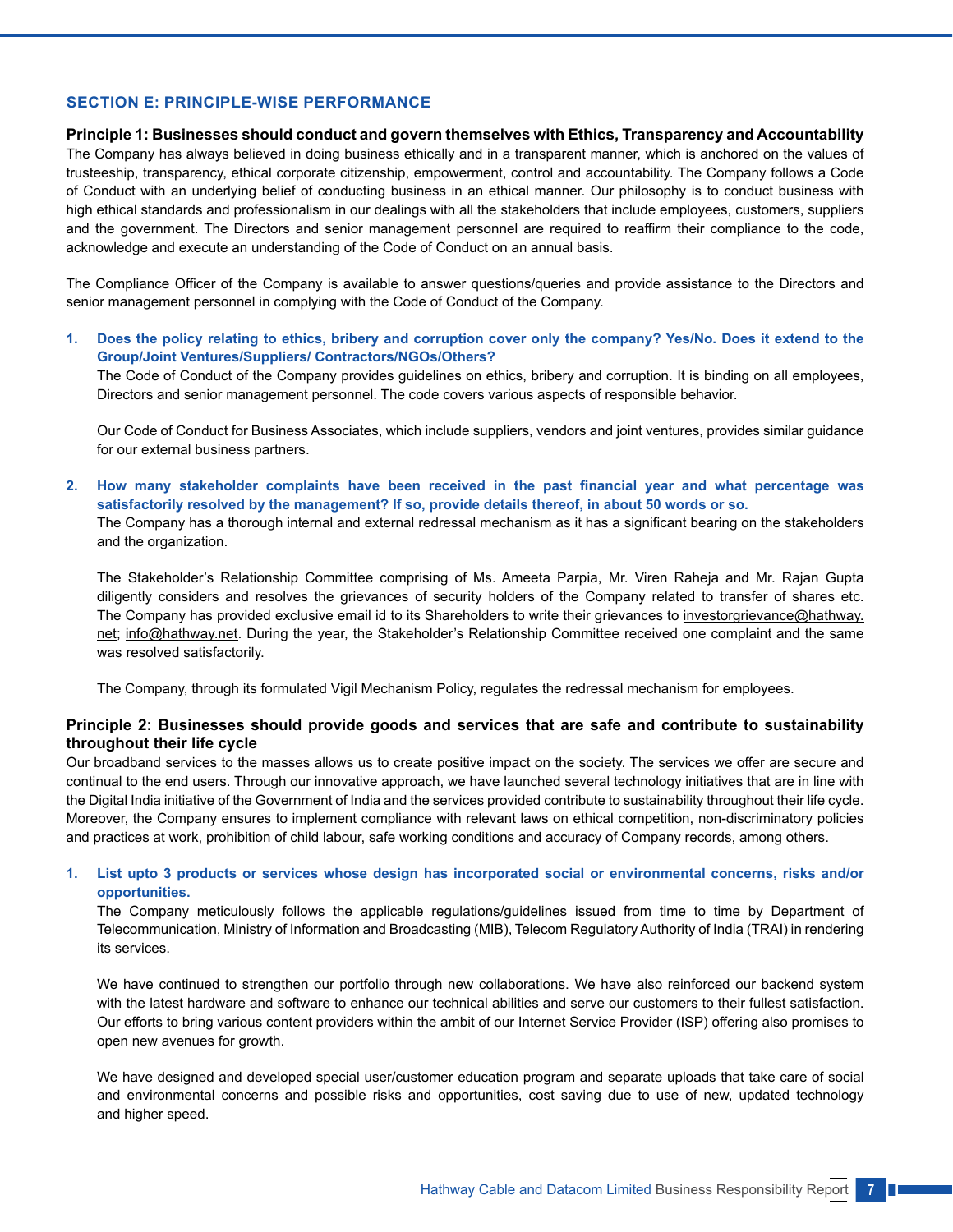# **2. For each product, provide the following details in respect of resources (energy, water, raw material etc.) per unit of product.**

 Considering the nature of business, the Company, which is service oriented, is not subject to consumption of utilities at a large scale and hence the details on resource usage are not applicable.

# **3. Does the company have procedures in place for sustainable sourcing (including transportation)? If yes, what percentage of your input was sourced sustainably?**

 Digital connectivity is becoming integral to economic and social development. Over the years, the Company through broadband services has served as a catalyst to bridge the digital divide. Its robust network and far reaching distribution have helped in strengthening the entire process. Besides, the Company is constantly expanding its bouquet of services and enhancing its communication technologies to make positive impact on the communities it works with. Further, the Company has been seeking vendor commitments to good sustainability practices before registering them on board.

The Company also maintains healthy relationship with its content providers, vendors and other suppliers. We also confirm safe working conditions, prevention of child labour, business ethics and general house-keeping by the vendor.

# **4. Has the company taken any steps to procure goods and services from local & small producers, including communities surrounding their place of work?**

 Our business expansion activities include digging trenches and laying cables. For carrying out such activities, we often procure material and employ the services of people from the nearby areas itself as this provides a means of livelihood to them along with skill development and employment to locals from such areas.

# **5. Does the company have mechanism to recycle products and waste? If yes, what is the percentage of recycling waste and products?**

As a Company, we are aware of the responsible use of finite natural resources and hence have a focused approach to manage the waste generated by our operations. The intrinsic aspect of the Company's environmental commitment towards recycling and environmentally safe disposal of waste is non-negotiable. In this regard, the scrap and waste generated wherever possible is channelized to recycler(s), dismantler(s). Being in service industry, our disposal of waste, recycling product and waste is limited to the distribution equipment we use for providing the broadband services.

The waste generated by us is mainly from our cabling activities. We generate waste in the form of:

- Co-axial cables
- Equipment enclosures
- Fiber optic, CAT5, CAT6 cables
- Electronic waste, etc.

 Wherever possible, we recycle or upcycle certain materials like cables and enclosures which can be used in other locations. Further, the Company continues to take initiatives to minimize waste that is generated by its operations. This will ensure end-to-end traceability and recycling of both physical waste and e-waste.

# **Principle 3: Businesses should promote the well-being of all employees**

The Company considers human resources as the most valuable asset and essential for persistent growth of business and strives to create shared values through inclusive growth, bringing out a measurable change in the lives of its employees and communities. The Company believes that a healthy working environment founded on the principles of empathy and symbiosis can unleash the full potential of the employees. Over the years, the Company has steadily built a culture of empowerment and providing appropriate opportunities to support its employees' aspirations. The Company aims to create a working environment that is supportive of employees' personal lives, while meeting the business needs of the Company.

# **Our workforce**

- **1. Please indicate the Total number of employees.** As on March 31, 2021, the total number of employees stands at 343.
- **2. Please indicate the Total number of employees hired on temporary/contractual/ casual basis.** As on March 31, 2021, the total number of employees hired on contractual basis is 4580.
- **3. Please indicate the Number of permanent women employees.** As on March 31, 2021, the total number of permanent women employees is 22.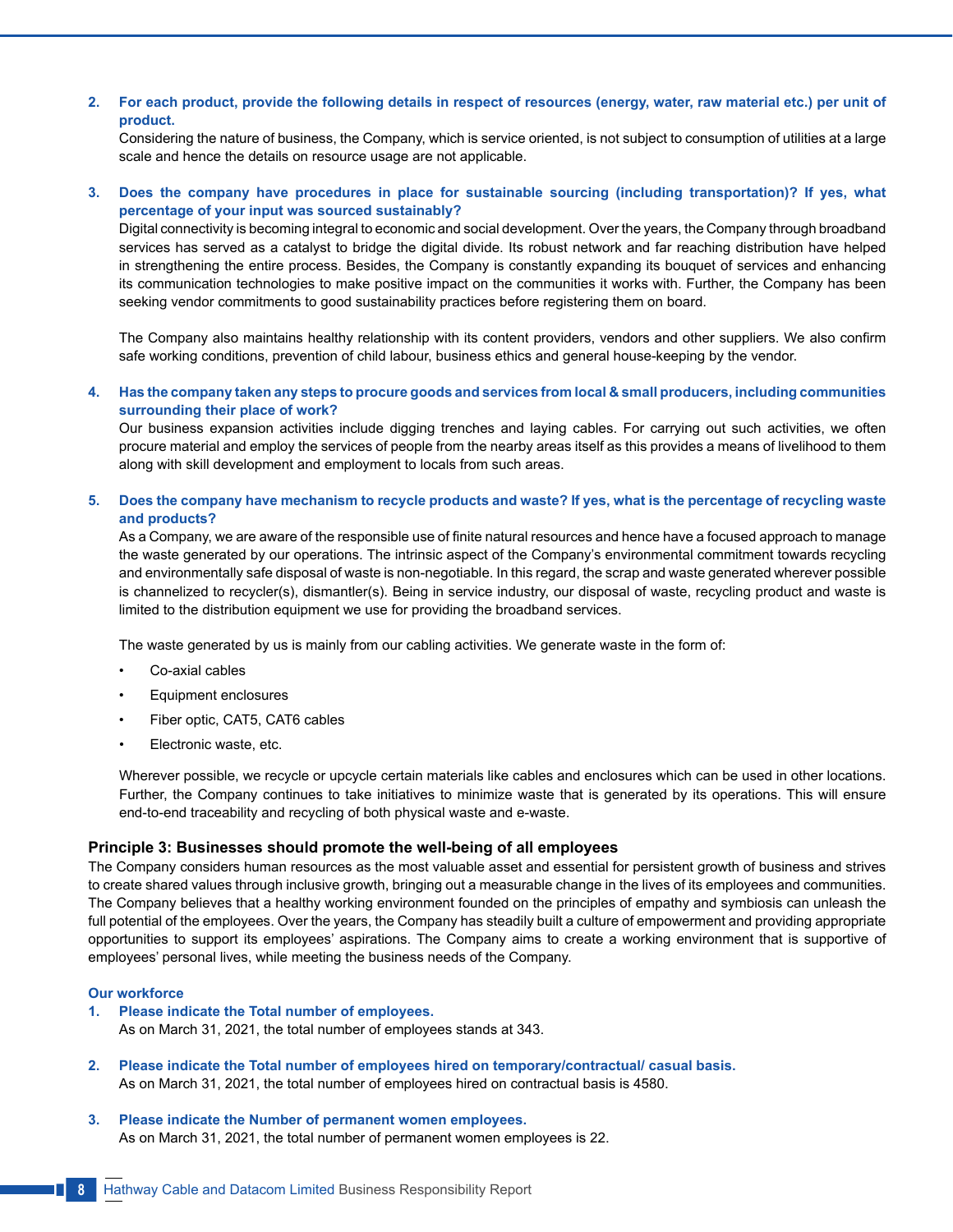- **4. Please indicate the Number of permanent employees with disabilities.** As on March 31, 2021, there is 1 employee with disabilities.
- **5. Do you have an employee association that is recognized by management?** There is no employee association that is recognized by the management.
- **6. What percentage of your permanent employees are members of this recognized employee association?** Not applicable
- **7. Please indicate the Number of complaints relating to child labour, forced labour, involuntary labour, sexual harassment in the last financial year and pending, as on the end of the financial year.**

We have effective policies in place like the Prevention of Sexual Harassment Policy which provides awareness to employees on acceptable behavior at the workplace. The policy also provides the detailed procedure for complaining about actions in non-compliance with the policy.

The effectiveness of our policies is indicated by the following table which shows no complaints received in the reporting year.

| No. | Category                                       | during the financial year | No. of Complaints filed No. of complaints pending as<br>on end of this financial year |
|-----|------------------------------------------------|---------------------------|---------------------------------------------------------------------------------------|
|     | Child labour/forced labour/ involuntary labour | Nil                       | Nil                                                                                   |
|     | Sexual harassment                              | Ni                        | Nil                                                                                   |
|     | Discriminatory employment                      | Nil                       | Nil                                                                                   |

# **8. What percentage of employees was given safety & skill up-gradation training in the last year?**

 Due to COVID-19, no classroom trainings were provided to the employees whereas the Company has carried out continuous awareness campaigns through e-mail on safety and precautionary measures to be undertaken with respect to Covid, across the organization.

# **Principle 4: Businesses should respect the interests of, and be responsive to the needs of all stakeholders, especially those who are disadvantaged, vulnerable and marginalized.**

The Company actively engages with stakeholders not only to understand and address their key issues but also engages much beyond its own operations to bring transformational change. Stakeholder engagement and partnership is essential to grow the business of the Company. Depending on the purpose of the engagement, the Company adopts appropriate practice to interact with them. Post engagement, the Company endeavors to close the loop as it is the key to maintain symbiotic relationship with its stakeholders.

#### **1. Has the company mapped its internal and external stakeholders?**

 Our stakeholders play a very important role in our business performance and our business activities are based on creating value for our stakeholders. Following are some of the stakeholders identified by us.

| Internal      | <b>External</b>                     |  |
|---------------|-------------------------------------|--|
| <b>ADVECS</b> | <b>Contractors and Vendors</b>      |  |
| Shareholders  | <b>Content Providers</b>            |  |
|               | ∩ി<                                 |  |
|               | Regulatory Bodies and Policy Makers |  |
|               | Communities                         |  |
|               | Customers                           |  |

 **Has the company identified the disadvantaged, vulnerable and marginalized stakeholders?** No, the Company is yet to identify such stakeholders.

 **Are there any special initiatives taken by the company to engage with the disadvantaged, vulnerable and marginalized stakeholders? If so, provide details thereof, in about 50 words or so.**

 The Company works with all the stakeholders through a consultative process whereby the concerned issues of the various stakeholders, if any, are addressed.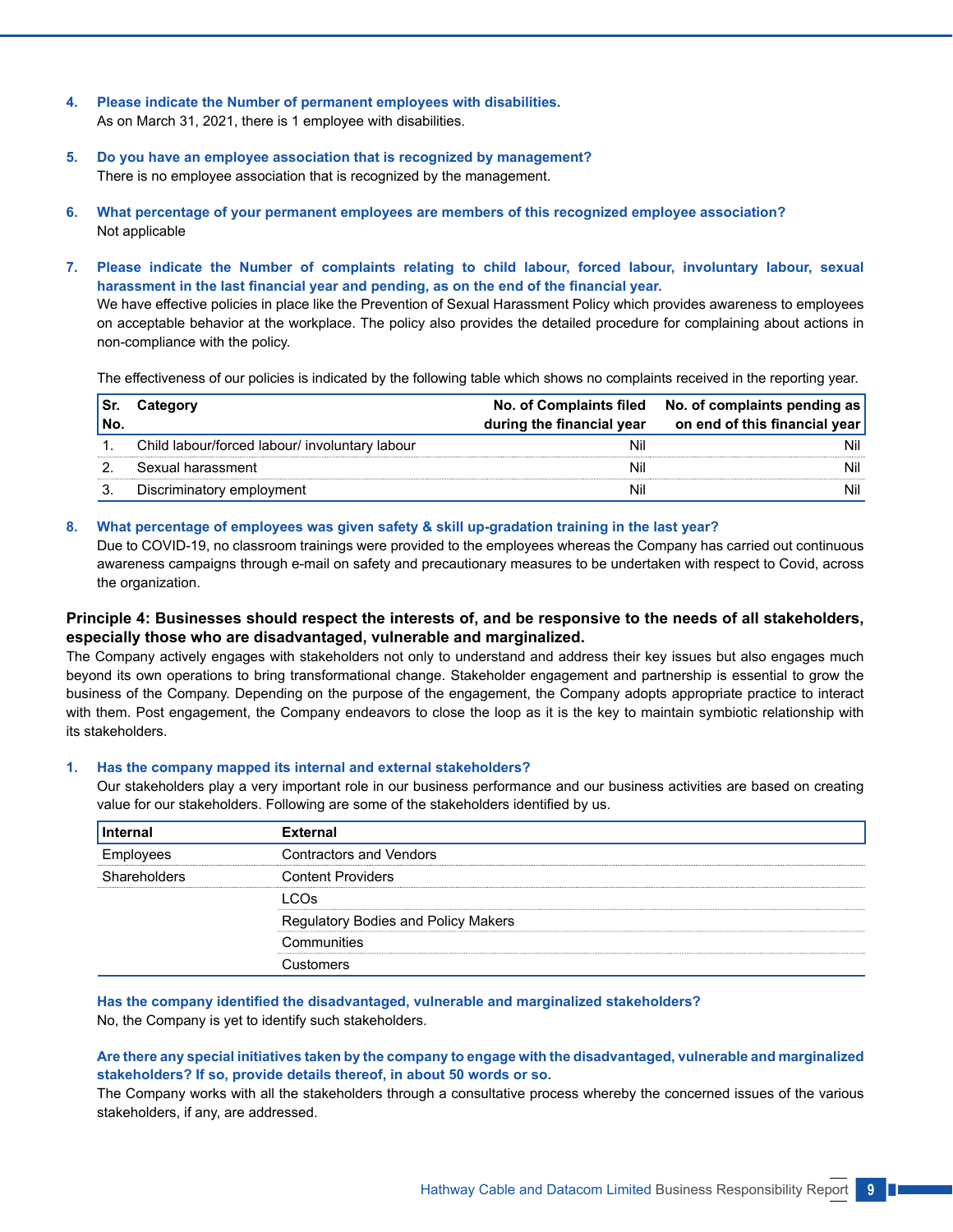# **Principle 5: Businesses should respect and promote human rights**

The Company has the Policy on Human Rights applicable to its employees. The policy and its implementation are directed towards adherence to applicable laws and to uphold the spirit of human rights. The Company is sensitive towards the rights of individuals who are directly or indirectly associated with the Company. The Company provides them a work environment which is free of harassment and discrimination. The Company complies with all applicable local, state and national laws regarding human rights and worker's right wherever it does business.

The Company's policy on Prevention of Sexual Harassment prohibits harassment or offensive conduct of any form in the work place, whether committed by employees/non-employees/consultants/contract labour/outsourced parties or employees of any third party appointed by the organization. The Company also provided grievances redressal system with a view to provide an effective means for employees to raise their concerns.

**1. Does the policy of the company on human rights cover only the company or extend to the Group/Joint Ventures/ Suppliers/Contractors/NGOs/Others?**

 The Company has developed a policy on human rights which is applicable to all employees of the Company including our business associates. The Company encourages its stakeholders to adopt the principles as laid down in the Human Rights policy. The Company's approach to human rights is based upon prevailing national laws and internationally accepted best practices.

2. How many stakeholder complaints have been received in the past financial year and what percent was satisfactorily **resolved by the management?**

There were no complaints reported on violation of any Human rights during the financial year 2020-21.

#### **Principle 6: Businesses should respect, protect and make efforts to restore the environment**

Though the scope of our business limits the extent of our activities that can affect or be affected by issues of climate change and global warming; still protection of environment ranks high among our corporate goals and as a responsible corporate citizen, we have the Environment, Health & Safety Policy in place. The Company is also aware of the role it plays in society in creating awareness on environmental and social issues through its broadcasting services and the Company is also committed in doing its best to protect the environment.

**1. Does the policy related to Principle 6 cover only the company or extend to the Group/Joint Ventures/Suppliers/ Contractors/NGOs/Others?**

 The Environment, Health & Safety policy instituted by the Company is focused on nurturing and safeguarding the environment for sustainable business. It also aims towards protection and safety of our workforce and our Sustainable Development Policy aims to provide long-term vision and growth to the society involving contributions from all stakeholders both internal and external. This policy applies to all our permanent employees, contractual employees and external business associates.

**2. Does the company have strategies/initiatives to address global environmental issues such as climate change, global warming, etc.?**

 The Company being a service-oriented organization, the impact on the environment as a result of our business operations is minimal. In view of the same, we do not have any strategies or initiatives aimed at tackling global environmental challenges.

- **3. Does the company identify and assess potential environmental risks?** As the Company is involved in laying cables, the Company takes pertinent clearances from concerned regulatory bodies. The Company also ensures that it does not cause any irreparable damage to the environment or surroundings.
- **4. Does the company have any project related to Clean Development Mechanism (CDM)? If so, provide details thereof in about 50 words or so. Also, if yes, whether environmental compliance report is filed?** We do not have any such projects registered under CDM.
- 5. Has the company undertaken any other initiatives on clean technology, energy efficiency, renewable energy, etc.? **Y/N. If yes, please give hyperlink for web page etc.** Though the Company has not undertaken any specific initiatives related to clean technology or efficient and renewable energy, the Company ensures clean and energy efficient technology while deploying anything new.
- **6. Are the Emissions/Waste generated by the company within the permissible limits given by CPCB/SPCB for the financial year being reported?**

The same is not applicable to the Company as our business activities do not involve the generation of effluents and air emissions. However, we comply with the e-waste (Management & Handling) Rules, 2016 and recycle all the e-waste generated, through Government approved recyclers.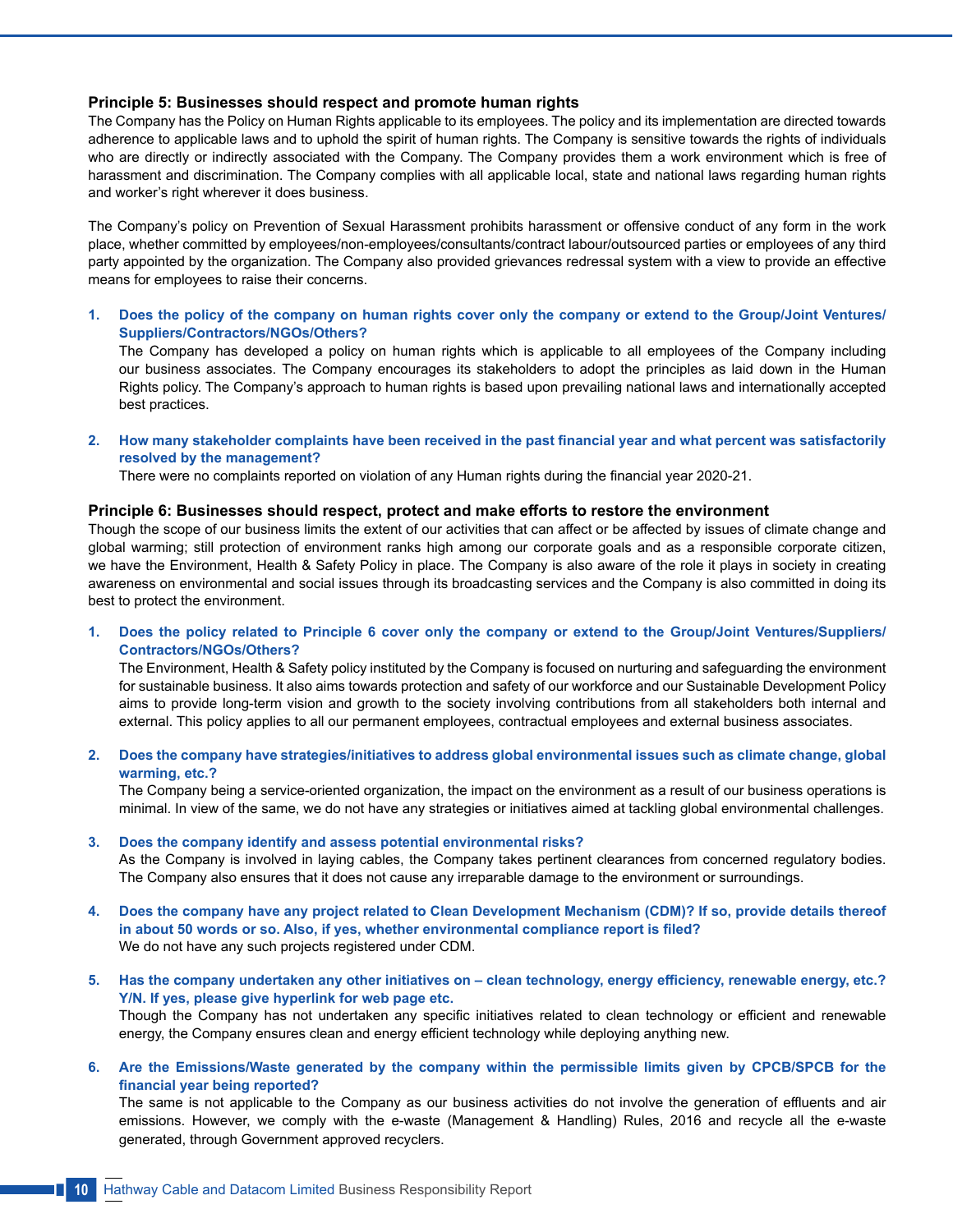# **7. Number of show cause/legal notices received from CPCB/SPCB which are pending (i.e. not resolved to satisfaction) as on end of Financial Year.**

We have not received any show cause/legal notice from CPCB or SPCB.

# **Principle 7: Businesses, when engaged in influencing public and regulatory policy, should do so in a responsible manner**

The Company has always adhered to its principle of transparency through timely and adequate disclosure of information to public and regulatory bodies. The Company's engagement with the relevant authorities is guided by the values of commitment, integrity, transparency and the need to balance interests of diverse stakeholders. As a responsible corporate, the Company believes in engaging responsibly and allows only authorised and trained officials to interact with trade chambers and industry associations that influence policy making and ensures that its public policy positions complement and advance its sustainability and citizenship objective. The Company has been an active participant in representations to the regulatory bodies, through these, we frequently voice our opinions and concerns to drive change and promote development for all.

**1. Is your company a member of any trade and chamber or association? If Yes, Name only those major ones that your business deals with:**

The Company is an active member of Internet Service Provider Association of India (ISPAI).

**2. Have you advocated/lobbied through above associations for the advancement or improvement of public good? Yes/ No; if yes specify the broad areas (Governance and Administration, Economic Reforms, Inclusive Development Policies, Energy Security, Water, Food Security, Sustainable Business Principles, Others)**

 The Company is an active participant in various advocacies undertaken by Internet Service Providers Association of India "ISPAI" for development of the Cable Internet Service.

# **Principle 8: Businesses should support inclusive growth and equitable development**

1. Does the company have specified programmes/initiatives/projects in pursuit of the policy related to Principle 8? If **yes details thereof.**

 Hathway CSR policy demonstrates its commitment towards building a stronger and inclusive India by enabling lives and livelihoods through social and economic development initiatives. Hathway community development initiative focuses on rural transformation, healthcare, education, sports for development, disaster response, art and culture and urban renewal.

During FY 2020-21, the Company's initiatives were focused towards achieving the following objectives:

- 1. Leverage Digital Platforms in helping distressed and vulnerable communities cope with the humanitarian crisis posed by COVID -19 pandemic through comprehensive, multi-pronged prevention and mitigation strategy.
- 2. Ensuring the well-being of rural communities by strengthening the local governance system and promoting interventions for sustaining the rural ecosystem.
- 3. Building capabilities of the youth for employment generation
- 4. Empowering women by building their leadership and entrepreneurial skills along with providing them with increased access to economic opportunities.
- 5. Support through Merit Cum Means Scholarship programme for deserving undergraduate students.
- **2. Are the programmes/projects undertaken through in-house team/own foundation/ external NGO/government structures/any other organization?**

 The Company works with Reliance Foundation which implements CSR initiatives at group level in a more programmatic manner through comprehensive multi thematic programmes. These initiatives have a huge coverage, both in terms of scale, as well as impact in both urban and rural, across India. The focus is on enhancing outreach to the society's marginalized and underprivileged sections.

#### **3. Have you done any impact assessment of your initiative?**

 The CSR initiatives of Hathway are governed by a Monitoring & Evaluation (M&E) framework developed in order to measure the outcome and impact of initiatives by measuring change in the lives of the target groups. It employs both internal and external mechanisms to monitor its social projects, including third-party assessments. This framework includes the following tools and steps:

- a. Community needs assessment (to help in design of the intervention package);
- b. Baseline survey (to set up the pre-intervention level of key indicators of development in the target group);